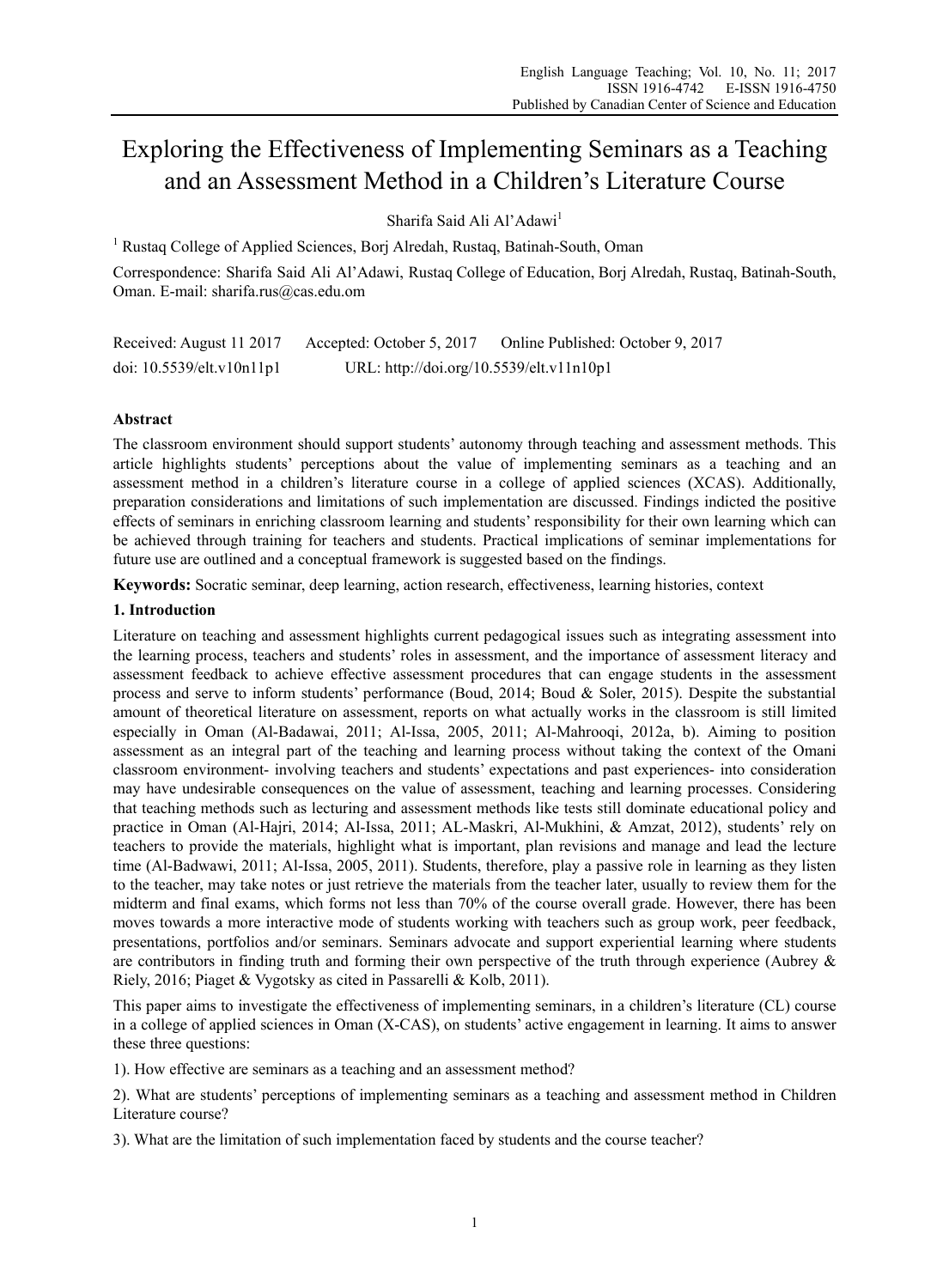This paper is organized as follows: section two summarises the literature on the use of seminars and highlights findings of previous studies in the field. Section three explains the context, procedures and ethical issues related to the instruments and participants, while section four reports the results and interprets the finding and finally section five discusses the limitations of the study and recommends directions for future research.

#### **2. Seminars as a Teaching and a Learning Method**

Seminars have been used as a teaching method since Socrates for their value in engaging students in the teaching and learning process. Socrates did not teach explicitly but created situations and raised questions that require students to think and analyse using their higher level thinking skills to understand the underlying meaning of Socrates words. Socrates' classes have promoted intellectual curiosity, independent learning and involved students as a valuable source of knowledge-sharing using their background knowledge to find 'the truth' (Bates, 2016). Thus, students are viewed as contributors in shaping reality and finding truth by bringing their experience, identity, and values into the learning and teaching process (Dewey's principles, cited in Bates, 2016). Dewey's Principles emphasise that teachers should not spoon-feed knowledge to their students but create opportunities for experience in which students interact, form and reflect on their knowledge with the help of teachers working as facilitators and guides, which in turn supports students 'active engagement (Weber, Gabbert, & Patrick, 2007).

Additionally, seminars promotes critical reading and writing skills as participants read a wide range of sources and synthesize data that serves the purpose of the seminar (Padgett, Keup, & Pascarella, 2013; Playmouth, 2011). Moreover, they provide a platform for researchers, teachers or students to share their findings of research and present it in public while receiving regular feedback from the attendees through discussion. As a result, it increases participants' knowledge of other's research findings and create an intellectual atmosphere in the work or study place and thus ensure keeping participants up-to-date with the current issues in the field of discussion (Illinois, 2015). Consequently, communication, management and presentation skills are improved through facilitating and attending seminars and for those attendees of seminar, who are not fans of reading, it offers a great way of gaining information (Chowning, 2009; Polly, Fraizer, Hopper, Chaman, & Wells, 2012).

Seminars have been investigated for their effectiveness in different fields: education, medicine, business, and at different levels: school, university or professionals. For example, support seminars helped in-service teacher to become more effective teachers (Weber, Gabbert, Kropp, & Pynes, 2007). They can also scaffold and prepare preservice teachers for their teaching careers as it has been found that the support seminar group was well-equipped and prepared for teaching better than a comparison/ control group, which has not received support seminars (Polly, Fraizer, Hopper, Chaman, & Wells, 2012). In addition, seminars are convenient for professionals, who needs to be up-to-date in their field, need a platform to discuss issues and concerns and have less time to do all of the research on their own. Yildirim (2010), for instance, investigated increasing effectiveness of strategic planning seminars through learning styles. School principals were required to write strategic plans via getting together in a seminar. They evaluated their schools current status (via SWOT: strengths, weaknesses, opportunities  $\&$  threats) and planned accordingly. The seminar effectiveness was increased by taking into account the participants' learning styles as school principals planned their schools' strategic plans taking into account their preferences, weaknesses and strengths, which made their strategic plans accessible and practical (Yildirim, 2010). To sum up, seminars can have positive effects on different individuals and for different fields taking objectives of seminars and the particular field into account.

#### *2.1 Seminars Modes of Implementation*

Moreover, seminars can be implemented as a face-to-face or virtual mode. Socratic seminars, for example, were a form of face-to-face seminars, while Murray, Giesbrecht and Mosonyi (2011) E-learning course, where students' interact via an online space, is a virtual mode of seminar. Students have shown active and enthusiastic participation in the virtual seminar completing each other's thoughts, supporting each other and easing fears and concerns of their peers (Murray, Giesbrecht, & Mosonyi, 2011). Teachers feared that students might lose the essence of face-to-face interaction and social relationships promoted by facial expressions, gestures and laughter that students develop sitting next to each other in the few minutes before the beginning of the class. However, this was overcome by creating a social platform in which students exchanged information about their identity, likes and dislikes and thus came to know each other and even formed relationships (Chowning, 2009; Murray, Giesbrecht, & Mosonyi, 2011). Other forms of face to face seminars are those frequently used in medicine for students and professionals. For instance, Dahiya and Dahiya (2015) investigated the effectiveness of classroom seminars and journal club (CRSJC) as a teaching learning tool on postgraduate pharmacy students. The feedback of the participants were highly responsive and positive, and students showed extraordinary performance in their seminars and discussions. Moreover, Doane and Boyd (2016) explored the effectiveness of a symposium-based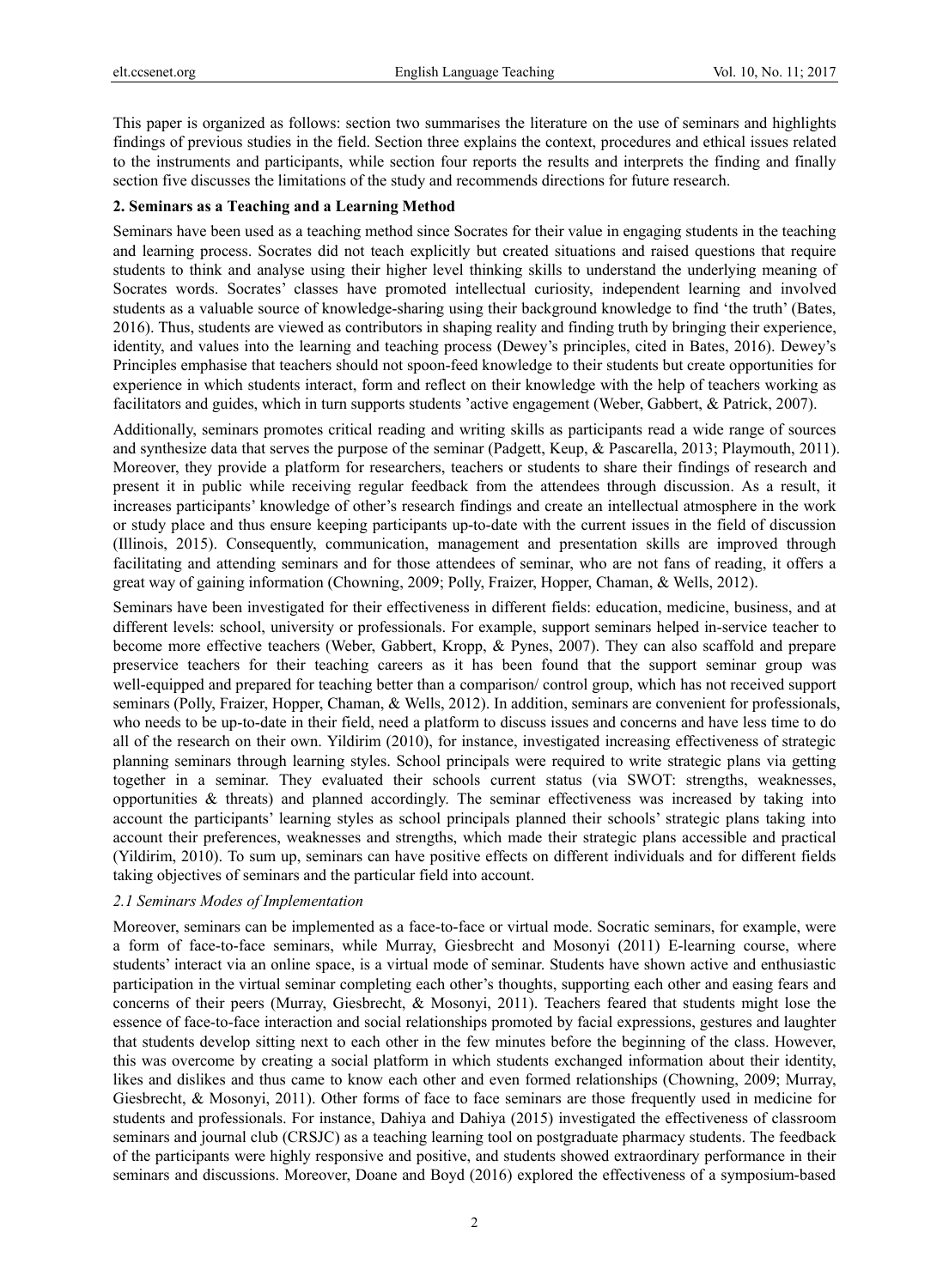self-directed learning approach to teaching medical Cell Biology to medical students. Findings indicated symposiums real value in improving students' skills not only in knowledge. It improved students' search, presentation, and interpretation and communication skills, and thus promoted their self-regulated learning. Both face-to-face and virtual mode of seminars can be successful yielding positive effects in enriching knowledge and skills if implemented well.

## *2.2 It Could Go Wrong*

However, seminars do not always work as planned. For instance, in a study investigating students' perception of teaching and assessment methods in pharmacology in an Indian university, Badyal, Bala and Kthuria (2010) found that only one third of the participants were satisfied with seminars as a teaching and assessment tool. One third of the participants disliked seminars due to the effort they have to put into the preparation and presentations of seminars, which can be a burden with other courses requirements. In addition, if students are not trained well on leading seminars, they might just memorise, cram information, and present them without deep understanding of the topic (Spruijt et al., 2013). Therefore, to achieve the full potential of seminars, students should be aware of the rationale behind this method of teaching and assessment and their role in it. It is also essential to have a clear plan and guidelines on the preparation, steps, criteria and teachers' role as facilitators of learning in seminars. Therefore, training students, professionals, participants on seminar preparation and participation is necessary. Preparation involves the wide range of readings, raising questions and participating in the seminars or practical issues such as venue for seminars and time (Gibson, 2010; Plymouth University, 2011)

In short, seminars can be used in a variety of ways as a tool for teaching, assessment, support or both. Implementing seminars requires careful consideration of seminars' success factors as rationale, time, organization, resources, criteria for implementation and evaluation, effort needed, medium (virtual or physical environments) and students' learning styles (Gibson, 2010; Spruijt et al., 2013).

### **3. Methodology**

An action research design was adopted to investigate the three questions to improve the educational practices at XCAS by enhancing understanding of the researched issue and resulting practical strategies devised to improve the system (Koshy, 2010). This action research implemented two methods of data collection: observation and questionnaires. Observations took place throughout the semester during Children's Literature (CL) lectures by the teacher of the two groups. The questionnaires were generated and data collected using google forms in the final week of the academic semester-15 weeks (see Figure 1).

This research fits within the constructivist world views of reality and knowledge as it emphasise that knowledge and truth does not exist in an external world detached from the participants, but it is actually constructed by the participants through dialogue and experience (Gray, 2013). Thus, reality is constructed not discovered and it is generated by experience. This world view of truth and knowledge supports values of sharing and communicating to construct knowledge, and thus participants' contributions are valued and central to research (Gray, 2013). Action research is one method that places emphasis on the close collaboration between the researcher and the participants to promote change within institutions such as schools/colleges (Gray, 2013). Therefore, implementing seminars as a method to enhance learning and effectively evaluate learners' performance adopts the action research to promote change in the learning and assessment process.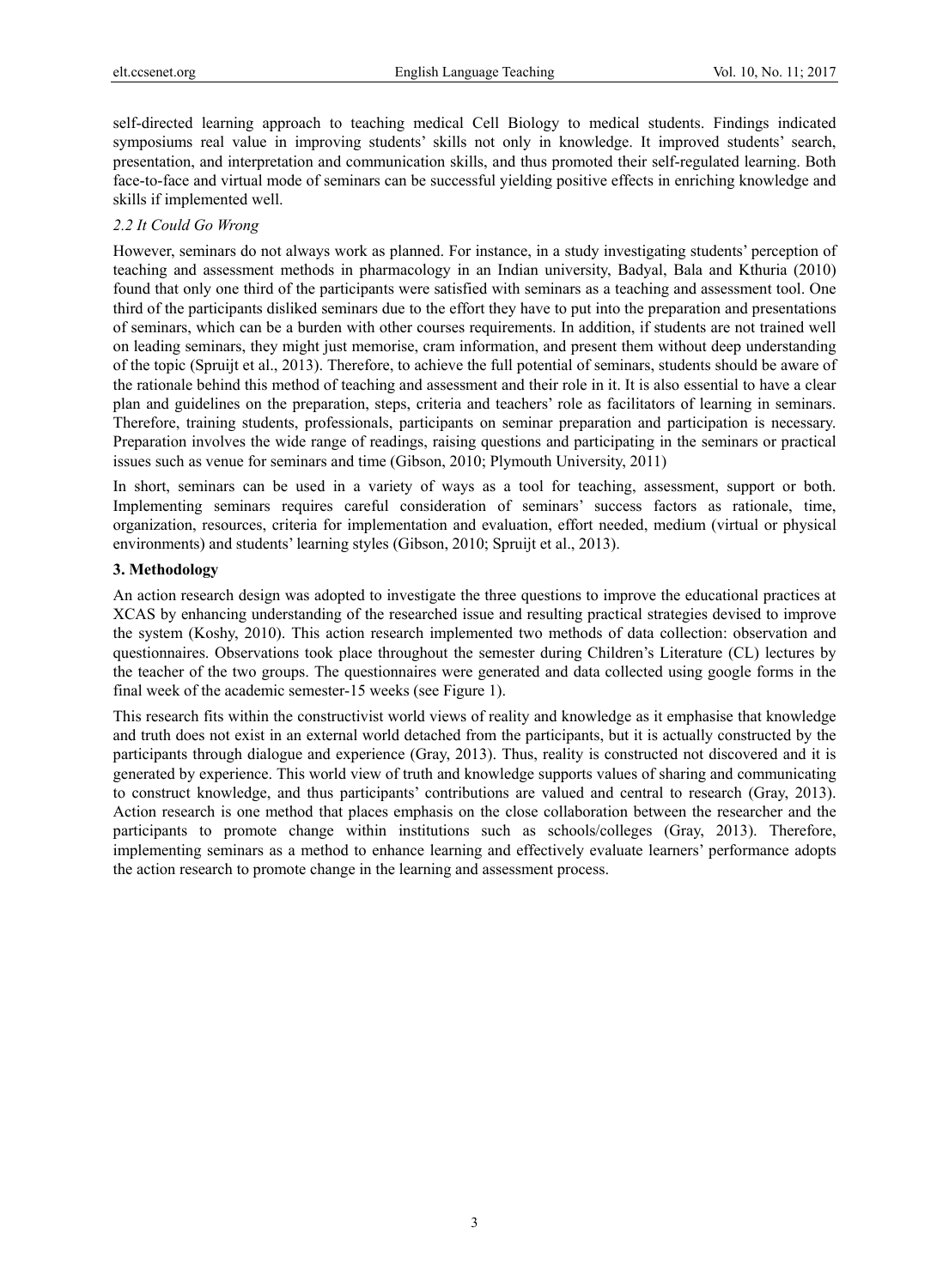

Figure 1. Study intervention and data collection

The participants were second year male and female students, aged 19-21, from the teacher trainee programme at X-CAS (name of the college when the study was conducted), Oman. There were 26 students in one group and 14 in the other. The distribution of the students in the two groups was the results of students signing up for the group they chose for which the researcher had no impact on. The teacher trainee programme is a four years bachelor degree programme preceded by 1-2 year/years foundation programme. The participants registered for the CL course in their second year of the major. CL is one of four courses of literature- Literature I, Literature II, Children Literature, and World Literature- and is designed to explore Children Literature genres and how they can be taught in children schools. It is run for a whole semester of 15 weeks. This study was conducted in spring 2015. Lectures, tutorials and seminars were the main mode of teaching. Students were assessed on seminars presentation (10%), report on seminars (10%), midterm test (30%) and final exams (50%).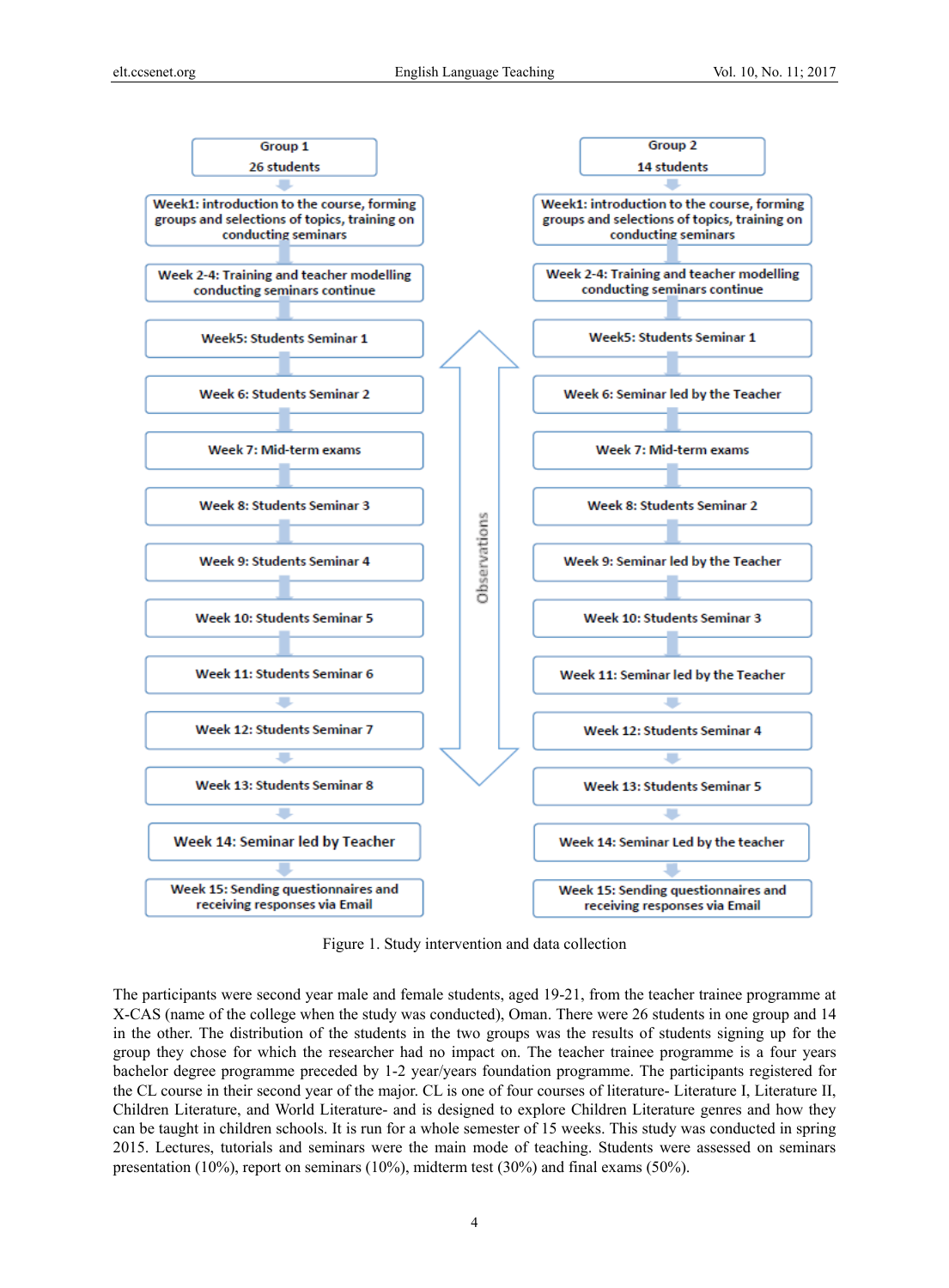On the first day of the 15 weeks semester, the teacher of the class (researcher, as it is an action research) provided an overview of the course explaining to students the objectives, teaching mode and assessment procedures of the course. Students were informed that they would be required to prepare for a seminar instead of a topic presentation. They were told they would have to raise questions and organize discussions in which the audience has a very important role. Students were assured that the first weeks of instruction would provide training on the seminar preparation and that students' seminars would only begin in week five. Therefore, students had more than a month to prepare for the first group seminar. Then, students assigned themselves to groups of 2-4 students and chose the genre and the week they were going to present in, based on the course structure (Appendix A). Students were told that they could seek help from the teacher or friends if they confronted any challenges. In addition, students were given training on preparing and presenting seminars in the first four weeks of the semester by the teacher explaining as well as modelling seminar presentation for the first three weeks' topics/genres of Children Literature specified in the course description. The class setting was changed to circles or squares where students could face each other, texts were distributed and questions were raised.

Students' seminar presentations started in weeks five to 13/ in group A, which had 26 students and students led seminars every week. However, in group B (14 students) seminars were led by students in five weeks of the semester only (Week 5, 8, 10, 12 & 13) and the class teacher presented the rest of the weeks due to the small number of students in this group (as indicated in Figure 1).

Data were collected via observation and questionnaires. The class teacher observed every presentation and encouraged the students' audience to raise questions and give feedback on and raise questions about their peers' presentations. Observations provided a rich account of data for analysis and in-depth insights (Blandford, 2013) of seminar. However, it was sometimes impossible to observe everything. It was, also, difficult to analyse all behaviours (Blandford, 2013; Creswell, 2014), as humans are complicated creatures. Affective, cognitive and environmental factors all contribute to affect their behaviours. Moreover, students' seminar presentations were assessed based on a rubric (Appendix B), which was adapted from North Dakota State University Plant Science course (2015) for seminar evaluation. The adapted seminar rubric focused on three skills such as students' skills on discussing subject matters, presentation skills, and asking and answering questions, which were suitable for a CL course. The use of rubrics provided a constant guide on the criteria (consistency) that should guide students' performance and evaluation especially if they are analytic and topic specific (Brookhart, 2013; Jonsson & Svingby, 2007). It was also an attempt to offer a fair evaluation of students' performance regardless of previous evaluation of each student level. Furthermore, questionnaires were sent to the students' college email via google forms in the last week of teaching (week 15), after all students presented their seminars and before the final exams (week 16), and answers were received in the same week (week 15). The questionnaire constituted of 37 multi-items scale that requested from participants to rate the items on a five-category scale ranging from 1/totally disagree to 5/totally agree (Table 1). Twenty-nine students of the 40 participants in the study answered the questionnaire. The use of questionnaires offered the advantage of gathering as much information as possible in a short time (Brown, 2011; Creswell, 2014). In addition, Google forms provided presentable formats of the questionnaire and helped perceive the questionnaire from getting destroyed or being lost. It also helps present responses in graphs and charts (Randall, 2013).

Ethical issues were discussed fully with the participants and ethical consent sought in line with the Omani Ministry of Higher Education (MOHE) current practice at the time of the study. The two groups of students were informed of the change in the assessment with regard to the seminar and were informed of the objectives of such change. They were consented on the use of the data for research purposes only and were asked for their voluntary participation in the survey and that withdrawing from the study meant receiving the treatment but their data would be excluded from analysis. They were assured that their identities were not going to be revealed. Additionally, the validity of the questionnaire, designed and tested by the researcher, was validated via going through the items with the students to check their understanding of the meaning and clarity (teacher-administered). However, a panel of experts used or Cronbach alpha might have been a better validating procedure.

### **4. Results and Discussion**

The effectiveness of the implementation of seminars as a teaching and an assessment method in a CL course was evaluated by a seminar rubric, teacher observation and students' responses to a questionnaire distributed in week 15 of the academic semester. While students' performance was evaluated by the seminar rubric, observations elaborated more on seminar participants' behaviours and questionnaires explored their perception of the method and of their own performance in seminars.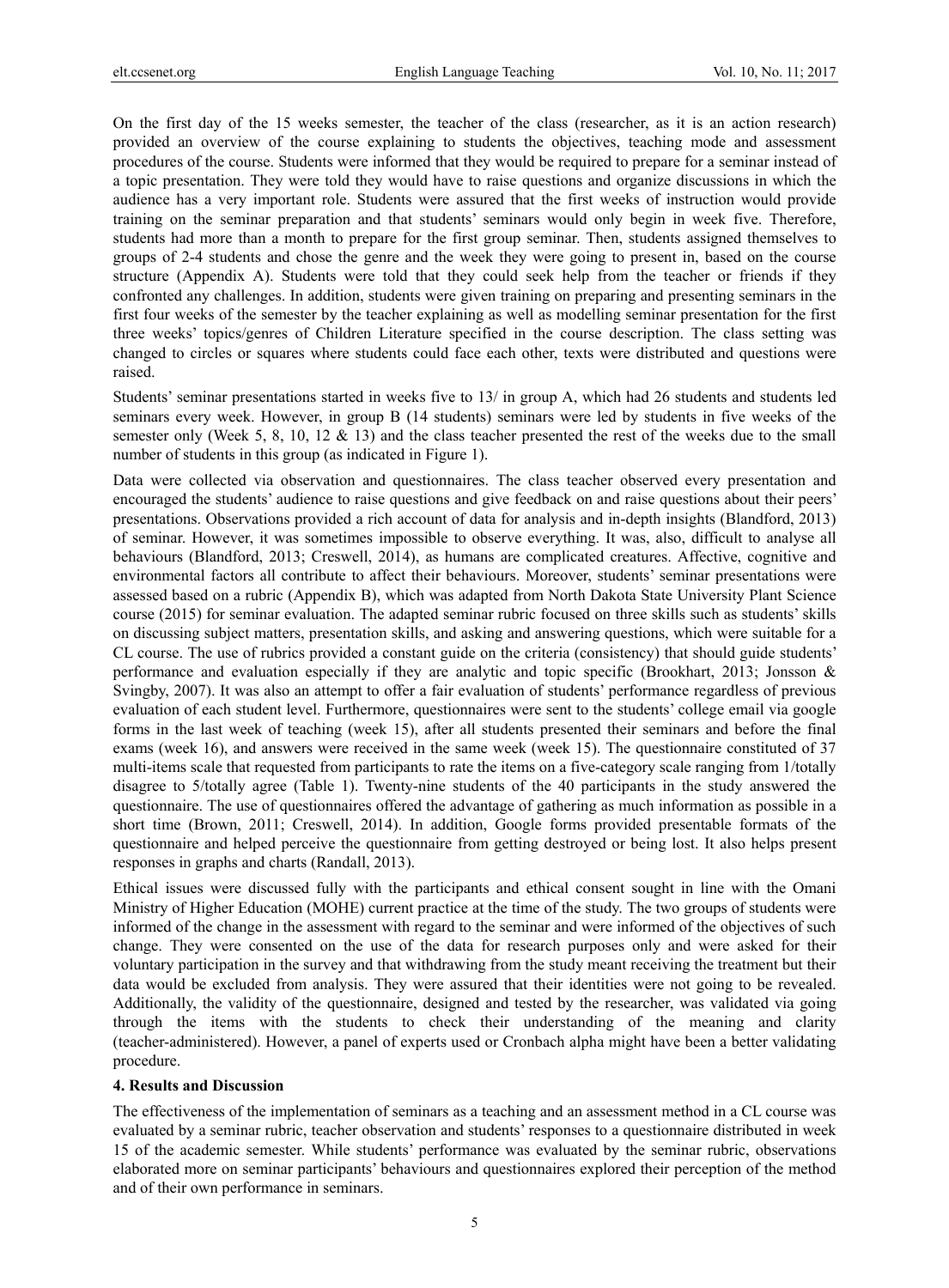### *4.1 Seminar Rubric*

As seminar Rubrics are designed to guide students on what is important and by which criteria they will be assessed (Brookhart, 2013; Jonsson & Svingby, 2007), the Children's Literature seminar rubric was developed to assess students on:

No Criteria

- 1 Subject Matters /3 (Definition and types, origins and characteristics)
- 2 Presentation /4 (Techniques, organization, language and visual/audio aids)
- 3 Questions and Discussion /3 (Leading questions, promoting and handling questions) as shown in (Appendix B).

However, many seminar presentations indicated little attention is paid to the assessment rubric. Weeks 5-9 of students' presentations showed that seminar leaders overlooked the origins of the genres and how to promote and encourage questions during seminars. This can be attributed to the low weight of assessment allocated for the seminar presentation (10%) or to ignoring the assessment rubric altogether although students had the pdf guide to Children Literature course in which instruction, assessment rubric, course description and group presentations and timing were stated clearly. However, seminars leaders of presentations of weeks10-12 were much better on following the assessment rubric as they benefited from teachers and students feedback on previous seminars.

### *4.2 Observations*

Observations yielded in-depth insights of the process (Blandford, 2013; Creswell, 2014) within each seminar as well as providing the opportunity to compare and contrast between the various seminars taking into account the limited, restricted and subjective view and ability of the teacher (Blandford, 2013). Starting from week 5 in Spring 2015, the teacher assumed the role of an observer and facilitator to the seminars' discussion. Different themes emerged from the observations note-analysis such as sensitivity to context, participants' roles during seminars and participants' learning histories, seminar's preparedness and flipping classrooms, training participants on giving feedback, deep learning and availability of resources such as space and materials.

First, sensitivity to context and participants' learning histories is a key factor to the success of seminars and it is is essential to ensure its inclusivity to all participants. It was obvious that seminar leaders preferred arranging their classmates (participants) in groups of 4-5 participants in each group. They did not prefer the whole class circle or square as they thought it inhibited students' participation and created an uncomfortable atmosphere. When presenters were a bit adventurous in terms of classroom setting arrangements and they arranged seminar participants in a whole class group, students were less willing to participate. The reason for this is that culturally, girls are not in much contact with boys unless necessary, as well as participants' learning histories which indicated that their school teenage years were spent in single-gender schools and thus students tended to work and pair with classmates of the same gender. Therefore, awareness of learners' educational histories and particularities of the context is significant for the success of any new teaching or assessment techniques.

Second, intensive training and discussion of seminars' value is important for deep internalisation and understanding of seminars. Most of the group presenters acted like teachers not as seminar leaders. They assumed their roles as micro-teachers presenting every interesting idea and asking mechanical repeated questions such as theme, characters and plot of the story. They did not ask thought-provoking questions and the audience participation was limited to answering the questions raised by seminar leaders. They did not come up with their own questions or raise points in regard with the seminar topic. The last group of presenters in group A, however, was the only group that really took serious steps as seminar leaders. This was obvious in terms of the setting of the audience in a big square, questions were raised about the text that provoked audience thought, which were not spoon-fed by the leaders from the beginning and they required students' participations. Students' misconception of the nature and purpose of seminars can be interpreted as a result of a lack of training. That is to say the first week of explaining the nature and objectives of seminars and the following three weeks of implicit modelling of seminars were not enough to internalise the concept of seminars and promote deep learning.

Third, participants exerted limited critical thinking effort, which can be overcame via the notion of flipped classrooms. Students raised the same questions for almost every genre of Children Literature. Those questions were related to story elements such as topic, theme, characters, plot and end. This indicated that students were not making the required mental effort or they did not understand what they were really supposed to do. Moreover, this limited critical thinking effort may be due to the limited time of the class (one hour and 40 minutes) as they received, read and questioned the short texts in class. Sending the materials before class would have been a better solution to give students time to read the materials, however, as the teacher tried that technique during the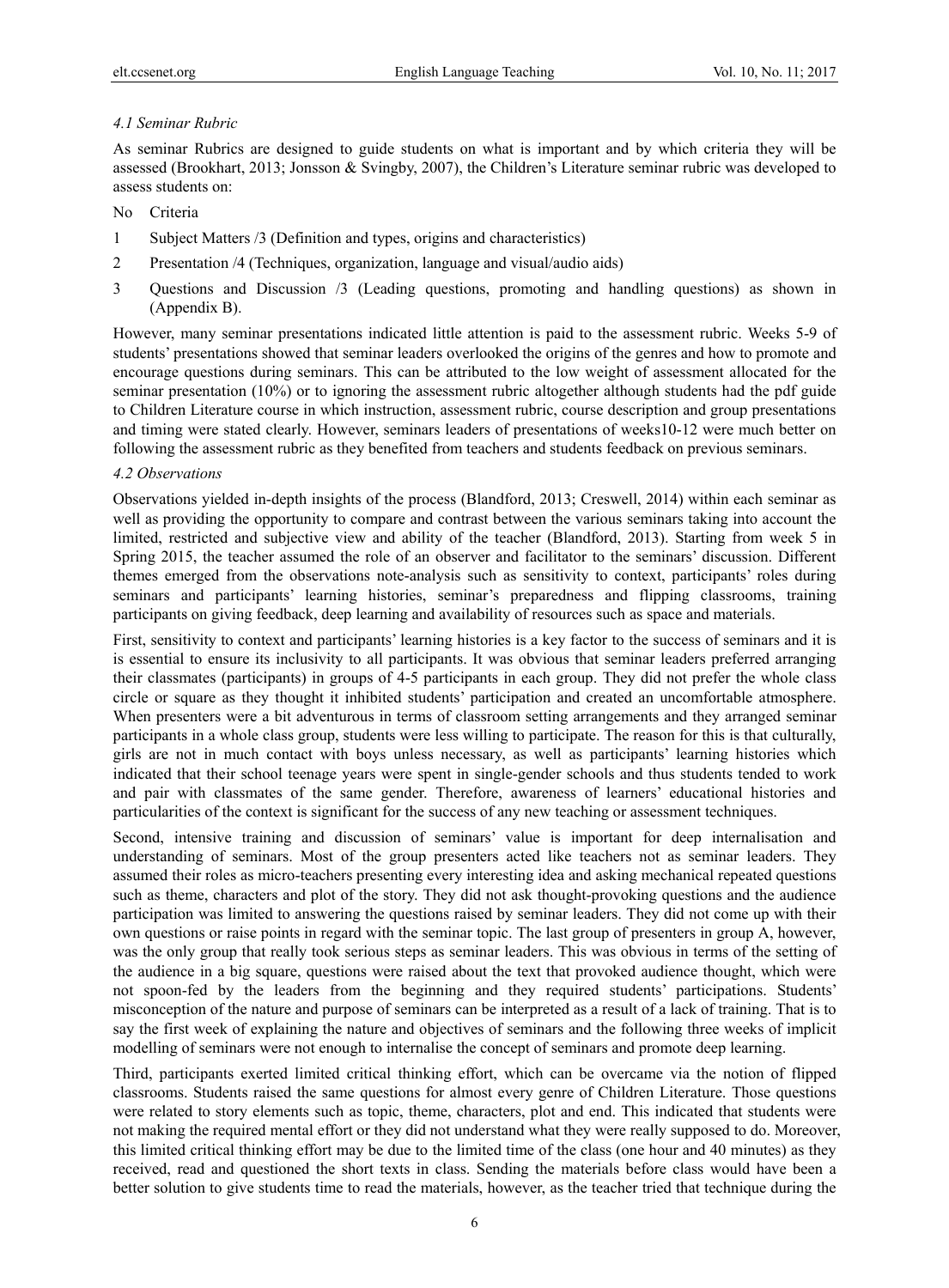training weeks to no avail, class time was used to read and discuss the materials. Therefore, it would be better to choose the texts, send them to the students earlier in the semester, and train students to read and prepare them out of class time (Flipped classroom). This means classroom time will be devoted for discussion and activities and that leaders need to do their preparations in terms of selecting the texts earlier in the semester, as they are responsible for selecting and sending the materials to the students' audience. Flipping classroom can encourage critical thinking and help exploit classroom time to achieve the objective of seminars.

Fourth, promoting awareness of criteria of excellence and training participants in giving feedback is significant to scaffold participants' roles in seminars. The majority of the seminar participants assumed the role of supporters by giving constant good feedback such as a very organized presentation, good selection of stories or clear voice. This showed that these students either were just giving feedback on the surface element of the seminar, format and tone, neglecting its effect on encouraging critical thinking, or they wanted support back from their classmates during their own presentations. However, there was one student who always tried to trick presentation leaders and prove them wrong especially girls. His attitude clearly indicated that he was not aware of the purpose of seminars or he may have thought that proving others wrong, made him look more knowledgeable and competent. The teacher had to step in, in few occasions when he took it far and made seminar leaders seem tense. Again, this may be due to the lack of training and participant misunderstanding of criteria of excellence which has been explained during the training weeks.

Fifth, Logistics such as seminar space/venue does matter to have a successful seminar. Some presentations suffered from the impracticality of the available space as group A has to present their seminars in a classroom where a column scaffolding the roof offered an obstacle separating some students from the vision range of the presenters and the rest of the students. This group was bigger in number (26), however, there was no alternative as all other rooms were occupied at the time of the lecture. In addition, trying to change lecture time was a challenge as the new suggested slot hour always clashes with students' lectures timetables. Therefore, the only solution was to make the most of the available room with the column. This, however, had its effect on the setting arrangement of the seminar group and on the seminar presenters' performance as they did complain of the unsuitability of the classroom. Thus, there should be enough space for a successful implementation of seminar discussions.

To sum up, observation raised key issues (Blandford, 2013) related to implementing seminars as a teaching and an assessment method in the classroom; issues that would have been hard to deduct through questionnaires only such as participants' management of seminars, sensitivity to context as in mixed-gender group discussion discomfort, the importance of training, the sort of questions raised by seminar leaders and audience. Observations indicated these elements that needs to be considered for future implementation such as setting and time as some participants did the minimum in terms of time and effort requirements in order to pass, while others put a lot of effort and time on their seminar presentation and thus the amount and depth of knowledge presented was clear. Generally, males groups exerted less effort than Females.

#### *4.3 Questionnaires*

Table 1 presents the responses gathered from the questionnaire with regard to students' perceptions of seminars. The questionnaire was designed, piloted, sent and data gathered during week 15, the last week of teaching. The questionnaire responses were categorised into knowledge of and experience with seminars, benefits of seminars and satisfaction with and willingness to participate in future seminars.

Findings indicated that less than half of the participants were aware of the value of seminars, which calls for intensive training. Seventeen out of 40 participants confirmed that they knew (11 slightly agreed + 6 totally agreed) the purpose of seminars while one student totally disagreed. However, 17 out of 40 students stated that they needed more clarification on seminar preparation and six students stated that the teacher was not very informative when she explained seminars, which indicates a need for explicit instruction on seminars. Moreover, 23 participants confirmed that CL was their first experience with seminars and consequently 20 out of 4o participants reported that preparing for a seminar requires a lot of time and effort especially because there was a lack of resources as stated by 14 participants. Some of these students consulted the teacher on the resources they should use and what stories they should apply for group analysis. The teacher tried to guide students on research tips and useful resources that could offer the wide range of reading required for a successful seminar presentation (Gibson, 2010; Plymouth, 2011). Therefore, adequate training is required to raise students' awareness of seminars and how to deliver a successful seminar (Gibson, 2010; Spruijt1 et al., 2013).

Furthermore, about half the participants indicated the positive effects of seminars on their knowledge and skills. For example, 19 out of 29 students stated that their research skills improved, 21 suggested it encouraged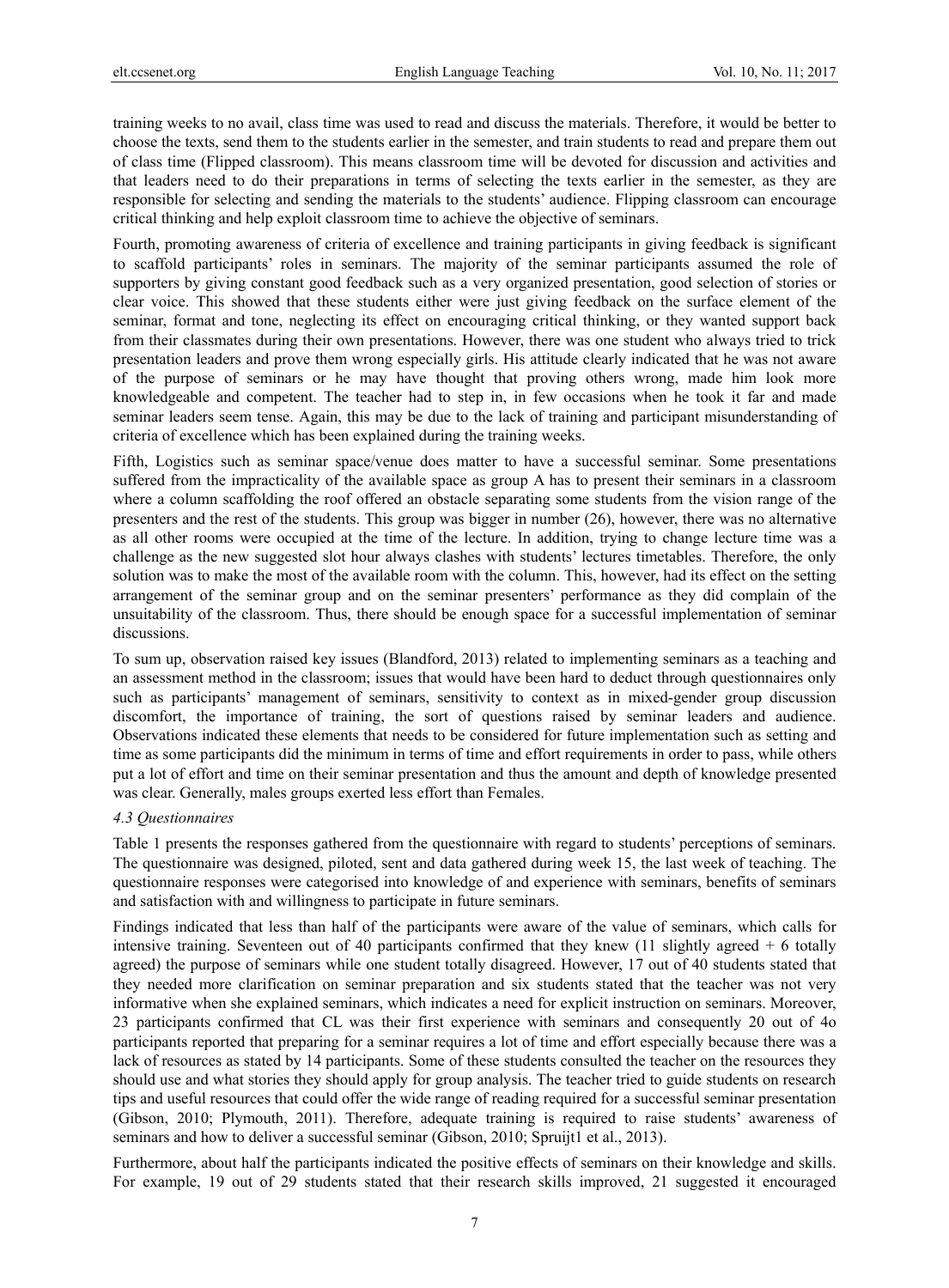teamwork and 17 confirmed its usefulness in developing students' autonomy. These were some of the reasons behind implementing seminars in classroom teaching and assessment as it is believed that it helps change students' role from passive listeners to active engaged participants who share their experience in order to shape their own knowledge and find truth (Bates, 2016). This was indicted by 21 students who thought that discussions were fruitful and 22 students thinking that seminar contributed to enrich their understanding of the presented topic. Moreover, seminar had also an effect on students' skills not only their knowledge of the topic (Padgett, Keup & Pascarella, 2013) as 20 students agreed the seminar helped them practice explaining and clarifying their ideas. Seminars positively affected the majority (23) of students' communication skills and 21 students' critical thinking and questioning skills by sharing ideas and learning from others (Yildirim, 2010). However, the positive effect of seminars were compromised by some behaviour adopted by minority of students like trying to prove others wrong as a way of showing their superiority, which was confirmed by twelve students, while 12 others thought that their classmates were supportive. Despite the value of supportive participants in seminars, some students were over-supportive indicating only positive feedback regardless of how untrue and exaggerated they were. This may be due to misconception on what constitute supportive participation. Others, however, were very supportive in terms of active participation trying to keep the flow of discussion (Spruijt et al., 2013)

| N <sub>0</sub> | <b>Statement</b>                                                                          | <b>Totally</b><br>disagree | Slightly<br>disagree | <b>Neutral</b> | <b>Slightly</b><br>agree | <b>Totally</b><br>agree |
|----------------|-------------------------------------------------------------------------------------------|----------------------------|----------------------|----------------|--------------------------|-------------------------|
|                |                                                                                           | Number of students         |                      |                |                          |                         |
| 1              | have previously<br>participated<br>L<br><sub>or</sub><br>organized a seminar.             | 10                         | 5                    | $\overline{4}$ | 5                        | 5                       |
| 2              | I know the purpose of seminar.                                                            | 1                          | 4                    | 7              | 11                       | 6                       |
| 3              | I need more clarification in terms of<br>seminar.                                         | $\overline{4}$             | 4                    | 4              | 12                       | 5                       |
| 4              | CL teacher was not very informative<br>when she explained seminars.                       | 5                          | 9                    | 9              | 5                        | $\mathbf{1}$            |
| 5              | My first experience with seminar was in<br>CL Course.                                     | 4                          | $\boldsymbol{0}$     | 2              | 2                        | 21                      |
| 6              | Preparation for seminar takes time.                                                       | 2                          | 1                    | 6              | 11                       | 9                       |
| 7              | There are not enough resources for<br>organizing a seminar.                               | 2                          | 5                    | 8              | 12                       | 2                       |
| 8              | Seminars improved my research skills.                                                     | 1                          | 3                    | 6              | 10                       | 9                       |
| 9              | It encourages teamwork.                                                                   | 1                          | 1                    | 6              | 6                        | 15                      |
| 10             | It develops students' autonomy.                                                           | 1                          | 0                    | 11             | 9                        | 8                       |
| 11             | satisfied with<br>quite<br>am<br>my<br>Τ<br>performance as a seminar organizer.           | $\mathbf{0}$               | 2                    | 10             | 14                       | 3                       |
| 12             | satisfied<br>with<br>quite<br>am<br>my<br>performance as a participant in CL<br>seminars. | $\mathbf{1}$               | 3                    | 8              | 11                       | 6                       |
| 13             | I learnt that discussion is fruitful.                                                     | 1                          | 2                    | 5              | 13                       | 8                       |
| 14             | I have benefited from seminars.                                                           | 1                          | 1                    | 7              | 11                       | 9                       |
| 15             | It contributed to my understanding of<br>the topic.                                       | $\mathbf{0}$               | 1                    | 6              | 13                       | 9                       |
| 16             | I have applied knowledge I have gained<br>from a wide range of readings.                  | -1                         | 3                    | 9              | 11                       | 5                       |
| 17             | It helped me clarify concepts through<br>discussion.                                      | $\theta$                   | 1                    | 5              | 15                       | 8                       |

Table 1. Students' perceptions of the effectiveness of seminars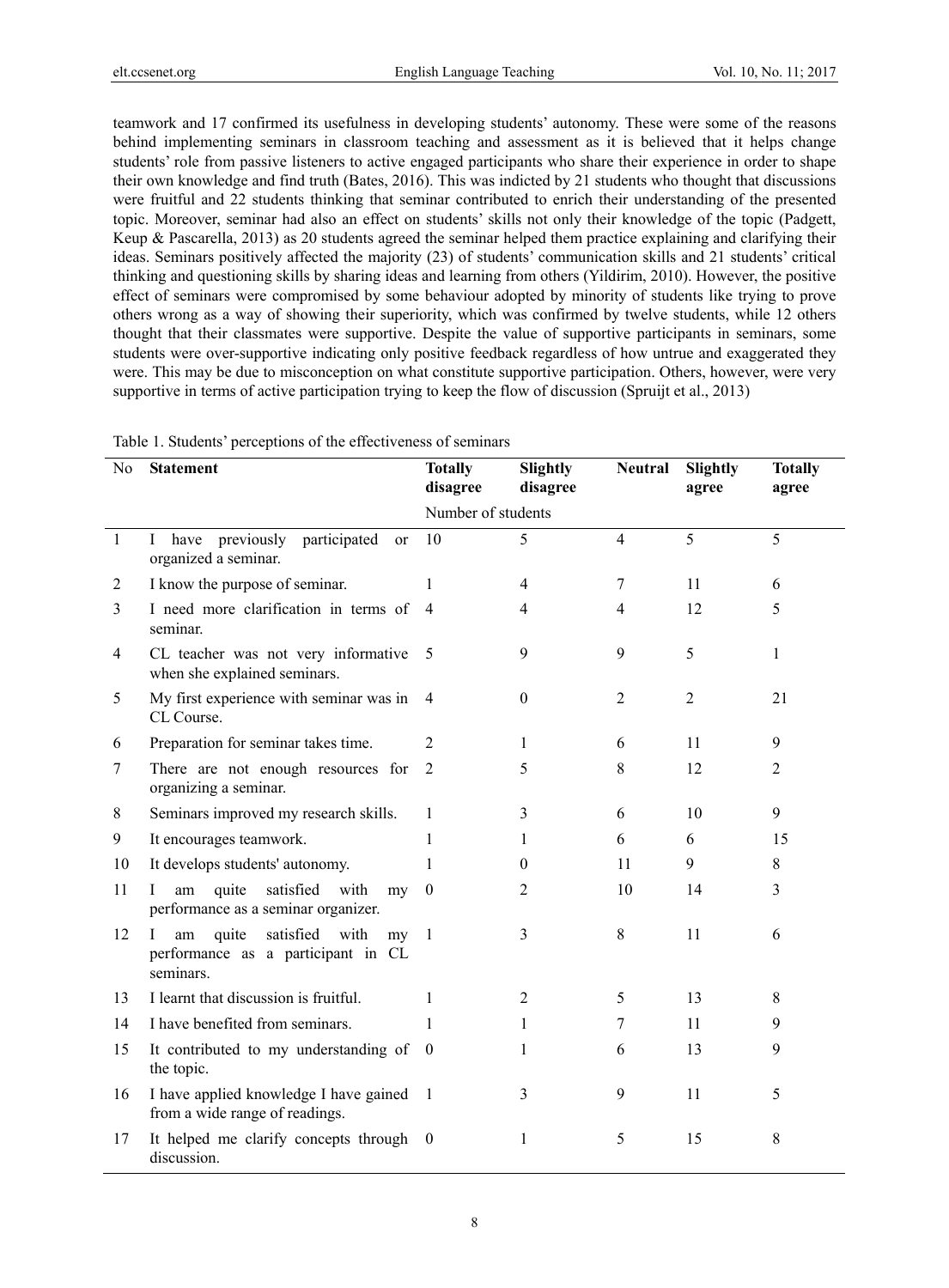| 18 | It corrected misunderstanding of ideas.                               | $\overline{2}$ | 3                | 4              | 13 | $\overline{7}$ |
|----|-----------------------------------------------------------------------|----------------|------------------|----------------|----|----------------|
| 19 | I practiced explaining myself                                         | $\Omega$       | 5                | 4              | 11 | 9              |
| 20 | It encouraged practicing literary terms.                              | $\theta$       | 2                | 7              | 14 | 6              |
| 21 | It encouraged sharing ideas and learning<br>from others.              | $\mathbf{1}$   | $\theta$         | 5              | 7  | 16             |
| 22 | The amount of information discussed in<br>seminars is huge.           | $\overline{1}$ | 2                | 9              | 8  | 9              |
| 23 | A whole group discussion is better than<br>lecturing.                 | $\overline{1}$ | 3                | 4              | 7  | 14             |
| 24 | Questions are raised and discussed<br>during seminars.                | $\overline{1}$ | $\boldsymbol{0}$ | 4              | 16 | 8              |
| 25 | There is more space for critical thinking<br>in seminars.             | $\mathbf{0}$   | 1                | 7              | 16 | 5              |
| 26 | Students are more engaged and active in<br>seminars than in lectures. | -1             | $\overline{4}$   | $\overline{4}$ | 15 | 5              |
| 27 | Students try to prove others wrong<br>during seminars.                | 3              | 7                | 7              | 9  | 3              |
| 28 | Students are happy and supportive<br>during seminars.                 | 2              | 5                | 12             | 8  | 2              |
| 29 | Seminars are just like micro-teaching.                                | 5              | 9                | 8              | 5  | $\overline{2}$ |
| 30 | There is not any difference between<br>lecturing and seminars.        | 9              | 6                | 8              | 3  | 3              |
| 31 | Post-seminar questions and feedback<br>are informative.               | -1             | 4                | 6              | 6  | 12             |
| 32 | My classmates were encouraging and<br>supporting.                     | 3              | 5                | 9              | 7  | 5              |
| 33 | I owe my seminar successes to good<br>preparation.                    | $\theta$       | 1                | 6              | 16 | 6              |
| 34 | seminar<br>I owe my<br>successes<br>to<br>teamwork.                   | $\overline{1}$ | $\mathbf{1}$     | 3              | 15 | 9              |
| 35 | seminar<br>I owe my<br>successes<br>to<br>classmates' participation.  | $\theta$       | 5                | 10             | 10 | 4              |
| 36 | I am willing to organize another<br>seminar again.                    | 4              | 2                | 7              | 7  | 9              |
| 37 | I think my group seminar was good                                     | $\mathbf{0}$   | 1                | 9              | 10 | 9              |
|    |                                                                       |                |                  |                |    |                |

Furthermore, the majority of students showed positive reactions towards their own performance in CL seminars with 17 students quite satisfied with their seminar organization skills in particular and their participation in the seminar in general and 19 students rated their performance as good.

However, six students thought that there was no difference between lecturing and seminars modes of teaching and seven students thought seminar was just like microteaching which could be the source of dissatisfaction with their performance. This is applicable to most of the seminars organized by the students as students did not really understand the objectives of the seminar or they did not have enough training on conducting seminars. Therefore, students' seminars were more like lecturing or micro-teaching, which calls for explicit explanation of the difference between these three modes of teaching. Students' perception and satisfaction with seminars is also indicated by their willingness to organise seminars again. Unfortunately, only 16 students expressed interest in organizing seminars. These students were probably the students who stated that seminars improved them intellectually and skilfully indicating that the wide selection of readings in preparation for the seminar had its positive effects in their understanding of the topic. It had its positive influence on their communication and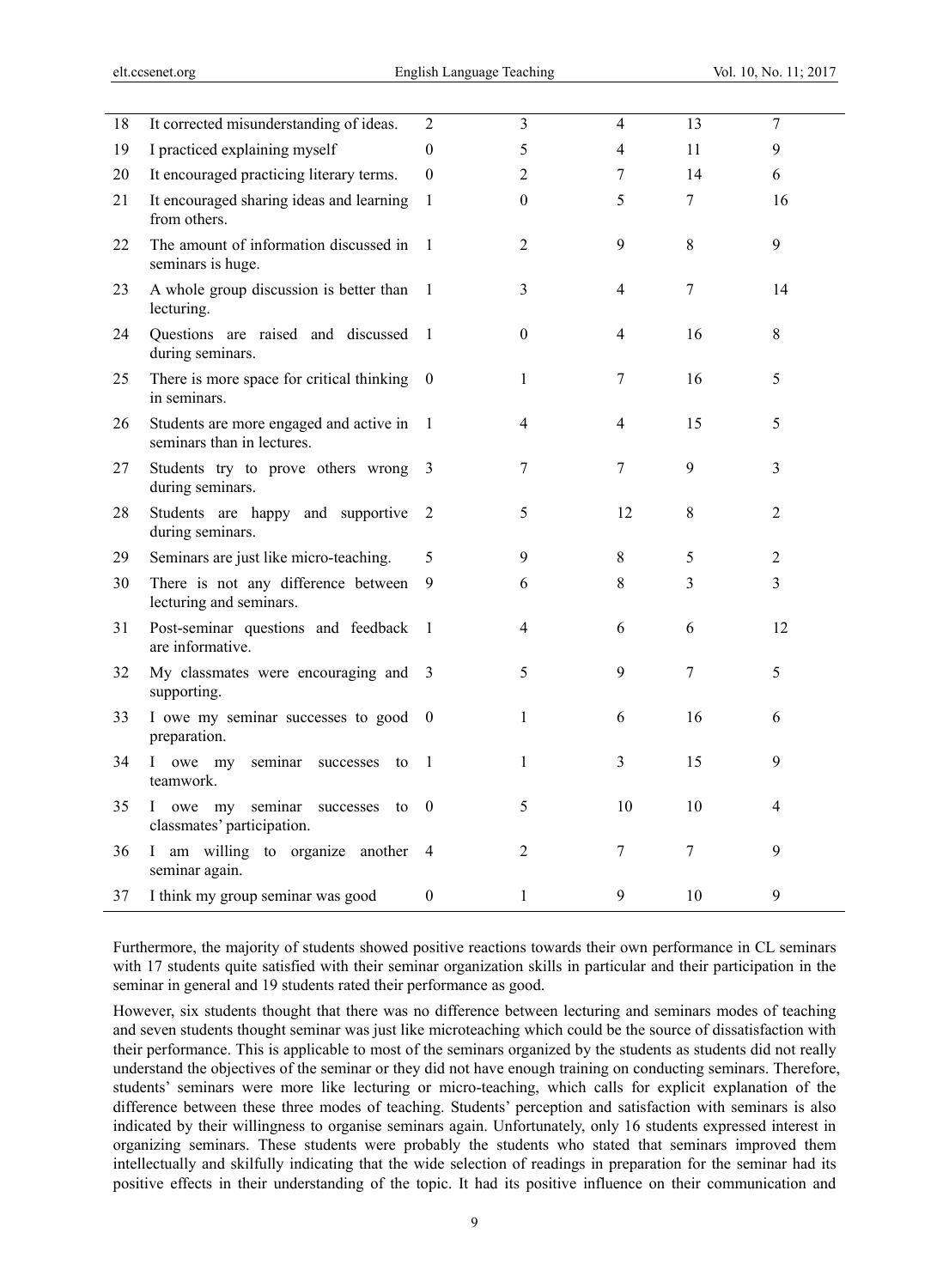clarifications skills as well. However, eight students indicated their unwillingness to organize seminars probably because they thought it was another micro-teaching, because of the effort and time required for preparation and organization of seminars (Badyal, Bala & Kathuria, 2010), or simply because it does not cater or correspond with their learning preferences as some learners prefer working on their own.

Analysing the data gathered by the questionnaire, however, indicated that the questionnaire items should have been validated by a panel of experts or piloted by a group of students from the second year of the programme. The teacher read the questionnaire items at lecture time and asked students whether they understand the statement or not and they all confirmed they understood. Moreover, Children Literature seminar students' perception questionnaire needs to be tested for reliability using Cronbach alpha as some statements were positive (e.g. statements 1, 2, 15 & 19), while others were negative statements (e.g. statements 4, 7, & 30) which affect questionnaire reliability. In addition, the analysis of the data indicated repetition of similar statements, which might have caused confusions such as  $(28 \& 32) \& (17 \& 18)$ , so clearly the questionnaire design needs further effort to make it sound.

Discussion of results of this study represented in the emerging themes such as context, learning histories, feedback, criteria of good work, deep learning, classroom environment, and instruction, led to the construction of the framework of seminar as a teaching and an assessment method (Figure 2).



Figure 2. Seminar as a teaching and an assessment method framework

Seminar as a teaching and an assessment method framework (Figure 2) indicates the sensitivity to context as a significant factor in the success of seminars. Context is represented in the resources available to the teacher and students, the instructor's teaching style, learner's learning histories and learning preferences, the learning resources and the physical environment. Resources, for instance, are those related to the classroom materials and seminar environment. Materials should be adequate to support a deep discussion of a particular topic/genre and the environment/venue should support creative implementation and effective discussions of seminars. Moreover, the teaching style and learning preferences should be considered before implementing seminars. That is to say first implementation of seminars requires training teacher and students in participating in seminars, which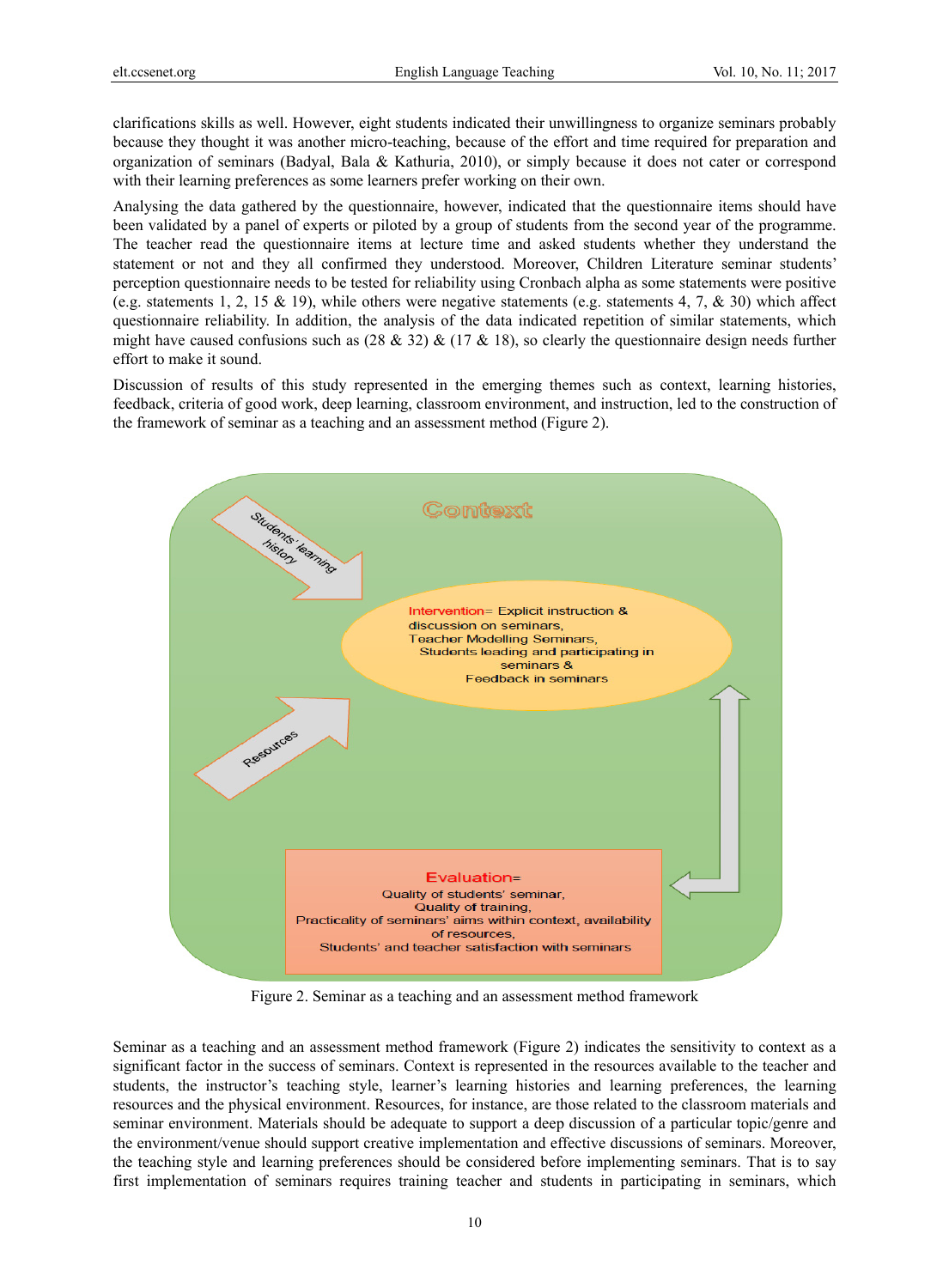involves awareness of seminars objectives and benefits as well as the steps required for a successful seminar. Additionally, successful implementation of seminars requires considering learners previous experiences and learning styles as forcing all students to adopt a certain procedures and neglecting their learning histories may be counter-productive. Thus, discussion of learners' previous experiences and potential benefits of seminars is essential before utilising seminars as a teaching, a learning and an assessment method.

Moreover, the actual implementation of seminars requires a period of training that involves explicit instruction, discussion and modelling of seminars. In this period learners become familiar with seminars and their value for deep learning, become familiar with the criteria of excellence, observe exemplar of good seminar, learn how to use feedback and provide feedback to their classmates. Learners construct the meaning of seminars during the training period, which extended for three weeks of modelling in this study but may be expanded to a longer intensive period to familiarise students with such a method of teaching especially if they have limited previous knowledge and experience of seminars. Students then conduct seminars on pre-decided topics, receive feedback from their teacher and classmates and later write reflection of their own performance highlighting areas for improvement.

Furthermore, evaluation of seminars success involves different factors such as quality of participants' seminar, quality of training, practicality of seminars' aims within context, availability of resources, participants' and evaluator/teacher satisfaction with seminars. Quality of participants' seminars are evaluated via the criteria explained and given to the students (Appendix B) and they tackled quality and scope of content, quality of presentation and delivery, quality of questions asked, stimulated and handled, which may indicate participants' engagement and understanding. Quality of training is observed through participants' seminars presentation and by answering the questionnaire, which also indicated participants' satisfaction or dissatisfaction with the training, their performance and the environment in which seminars were conducted. Seminars were also evaluated through participants' reflection sheets of their seminar presentation topics and of their performance.

To sum it up, gathering data using a combination of methods, observations and questionnaires, had a positive influence on the data as they contributed to understand the different aspects, benefits and challenges of implementing seminars as a teaching and an assessment method. While questionnaires were efficient and economical in terms of time and resources, observations provided in-depth account of the implementation interpreting students' behaviours and recommending adaptation for future research. Both, questionnaires and observations, helped construct a framework to help implement seminars successfully.

#### **5. Conclusion**

This paper presented the findings interpreted from data gathered using observation and questionnaire to investigate the effect of implementing seminars as a teaching and an assessment method in a Children's Literature course and investigate students' perception of the effectiveness of such implementation. The majority of students perceived seminars as a good method of teaching that engaged them actively in critical thinking by raising questions on literary texts, sharing ideas and improving their communication and presentation skills. Lack of training and awareness of the effectiveness of seminars in engaging students in learning, as well as insensitivity to context, participants' learning histories and oversight of the significance of considering logistics in seminars are some of the limitations of this study. Additionally, study instrument/data collection methods could benefit from a better validation procedures such as a panel of experts or Cronbach alpha. Seminars are useful to scaffold deep learning and are recommend for courses that requires discussion and critical thinking. Therefore and for future research, this study recommends considering the framework of seminars as a teaching and an assessment method which lay emphasis on, but is not limited to, an intensive training programme in seminars- including instruction, discussion and modelling of seminar presentation, criteria and evaluation- for a successful implementation of seminars. Moreover, paying special attention to the logistics not only the content and procedures of seminars is likely to yield more positive results.

### **Acknowledgment**

This work would not have been possible without the support of the college of applied sciences where it was conducted and I am especially indebted to the students who participated in the study and showed commitment for a period of four months.

I am, also, grateful to Prof. Carol Evans for her support and encouragement represented in reviewing the paper and providing constructive feedback throughout the different drafts of the paper.

#### **Reference**

Al-Badwawi, H. (2011). The Perceptions and Practices of First Year Students' Academic Writing at the Colleges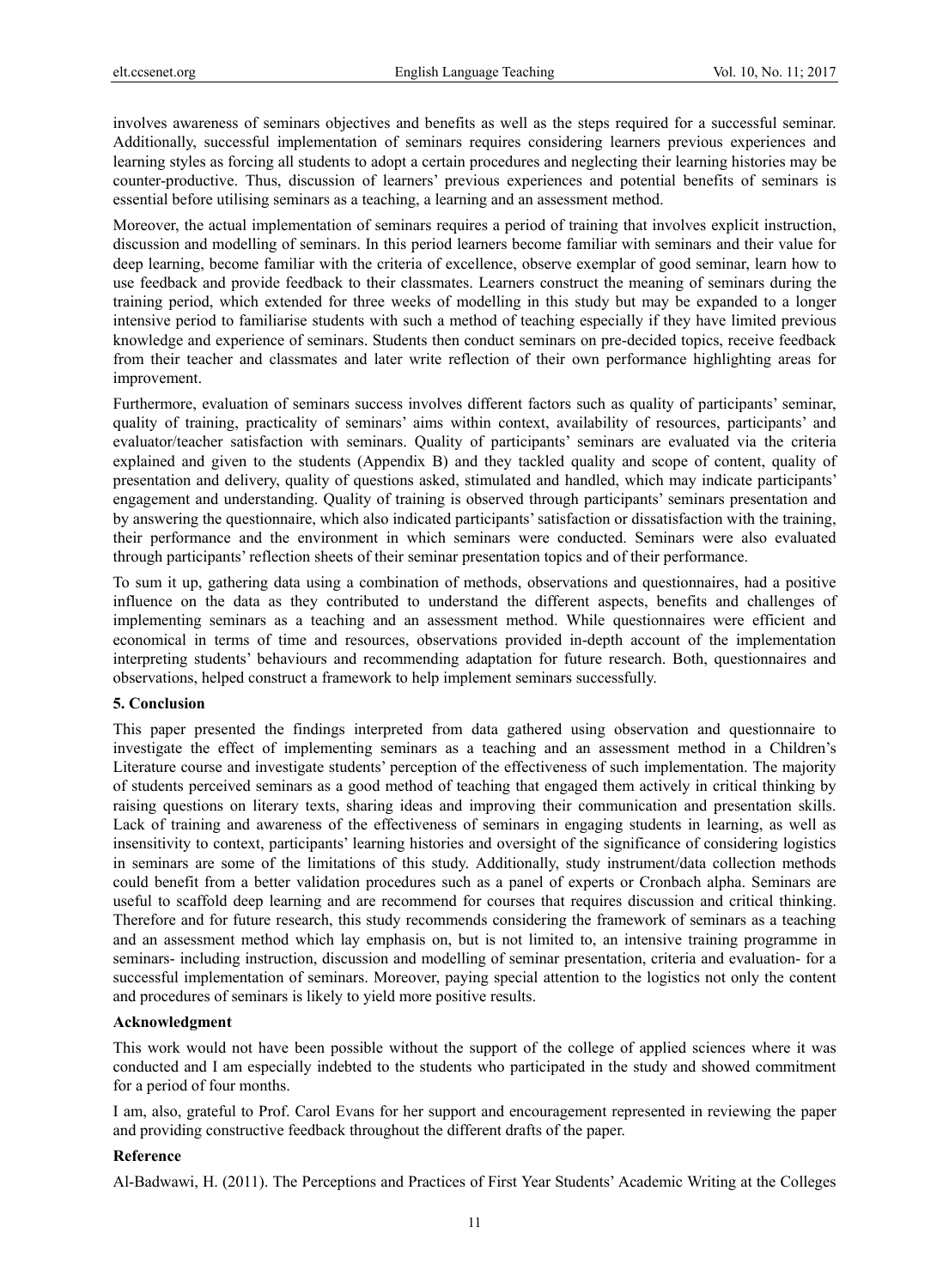of Applied Sciences in Oman. *Unpublished PhD Thesis*. Leeds, UK.

- Al-Hajri, F. (2014). English Language Assessment in the Colleges of Applied Sciences in Oman: *Thematic Document Analysis. English Language Teaching, 7*(3), 19-37. https://doi.org/10.5539/elt.v7n3p19
- Al Issa, A. (2005). The Implications of the Teacher Educator's Ideological Role for the English Language Teaching System in Oman. *Teaching Education, 16*(4), 337-348. https://doi.org/10.1080/10476210500345656
- Al-Issa, A. (2011). Advancing English Language Teaching Research in Gulf Cooperation Council States Universities. *MJAL, 3*(2), 60-77.
- Al-Mahrooqi, R. (2012a). English Communication Skills: How Are They Taught at Schools and Universities in Oman? *English Language Teaching, 5*(4), 124-130. https://doi.org/10.5539/elt.v5n4p124
- Al-Mahrooqi, R. (2012b). A Student Perspective on Low English Proficiency in Oman. *International Education Studies, 5*(6), 263-271. https://doi.org/10.5539/ies.v5n6p263
- AL-Maskri, M., Al-Mukhini, s., & Amzat, I. (2012). Improving Education System In Oman Through School, Curriculum, Teaching Methods and Evaluation: What Is Needed? *OIDA International Journal of Sustainable Development, 3*(10), 39-60.
- Aubrey, K., & Riley, A. (2016). *Understanding and Using Educational Theories*. London, England: Sage publications.
- Badyal, D. K., Bala, S., & Kathuria, P. (2010). Student Evaluation of Teaching and Assessment Methods in Pharmacology. *Indian Journal of Pharmacology, 42*, 87-91. https://doi.org/10.4103/0253-7613.64502
- Bates, B. (2016). *Learning Theories Simplified*. London, England: Sage Publication.
- Blandford, A. (2013). Semi-Structured Qualitative Studies. In M. Soegaard, & R. F., Dam (Eds.), The *Encyclopaedia of Human-Computer Interaction*, (2nd ed). Aarhus, Denmark: The Interaction Design Foundation. The contraction of the contraction of the Retrieved from the contraction of the contraction of the contraction of the contraction of the contraction of the contraction of the contraction of the contraction of t http://www.interactiondesign.org/encyclopedia/semi-structured\_qualitative\_studies.html
- Boud, D. (2014). Shifting Views of Assessment: from Teacher's Business to Sustaining learning. In C. Kreber, Anderson, N. C. Entwistle, & J. McArthur (Eds), *Advances and Innovations in University Assessment and Feedback* (pp. 13-31). Edinburgh, England: Edinburgh University Press. https://doi.org/10.3366/edinburgh/9780748694549.003.0002
- Boud, D., & Soler, R. (published online 2015, February 10*). Sustainable Assessment Revisited, Assessment and Evaluation in Higher Education.*
- Brookhart, S. (2013). *How to Create and Use Rubrics for Formative Assessment and Grading. USA: ASCD publications.* The contraction of the contraction of the Retrieved from  $\mathbb{R}$  extractions of the contraction of the contraction of the contraction of the contraction of the contraction of the contraction of the contrac http://www.ascd.org/publications/books/112001/chapters/What-Are-Rubrics-and-Why-Are-They-Important %C2%A2.aspx
- Brown, J. (2011). Statistics Corner: Questions and Answers about Language Testing Statistics: Likert Items and Scales Of Measurement. *SHIKEN: JALT Testing & Evaluation SIG Newsletter, 15*(1), 10-14.
- Chowning, J. (2009). Socratic Seminars in Science Class: Providing a Structured Format to Promote Dialogue and Understanding. *Sci Teach, 76*(7), 36-41.
- Creswell, J. (2014). *Research Design: Qualitative, Quantitative & Mixed Methods Approaches* (4th ed). London, England: Sage publication.
- Dahiya, S. & Dahiya, R., (2015). Classroom Seminar and Journal Club (CRSJC) as an Effective Teaching Learning Tool: Perceptions to Post Graduation Pharmacy Students. *The Journal of Effective Teaching, 15*(1), 69-83
- Doane, K. & Boyd, P. (2016). A symposium-Based Self-Directed Learning Approach to Teaching Medical Cell Biology to Medical Students. *International Association of Medical Sciences Educators, 26*(2), 229-237. https://doi.org/10.1007/s40670-016-0243-x
- Gibson, J. (2010). Small Group Teaching in English Literature: A Good Practice Guide. In J. Gawthrope (Ed), *Report Series, 23*, 1-28. UK: The Higher Education Academy English Subject Centre. Retrieved from www.english.heacademy.ac.uk/archive/publications/reports/small\_gp\_teaching.pdf
- Gray, D. (2013). *Doing research in the real world* (3rd Ed.). London, UK: Sage publications.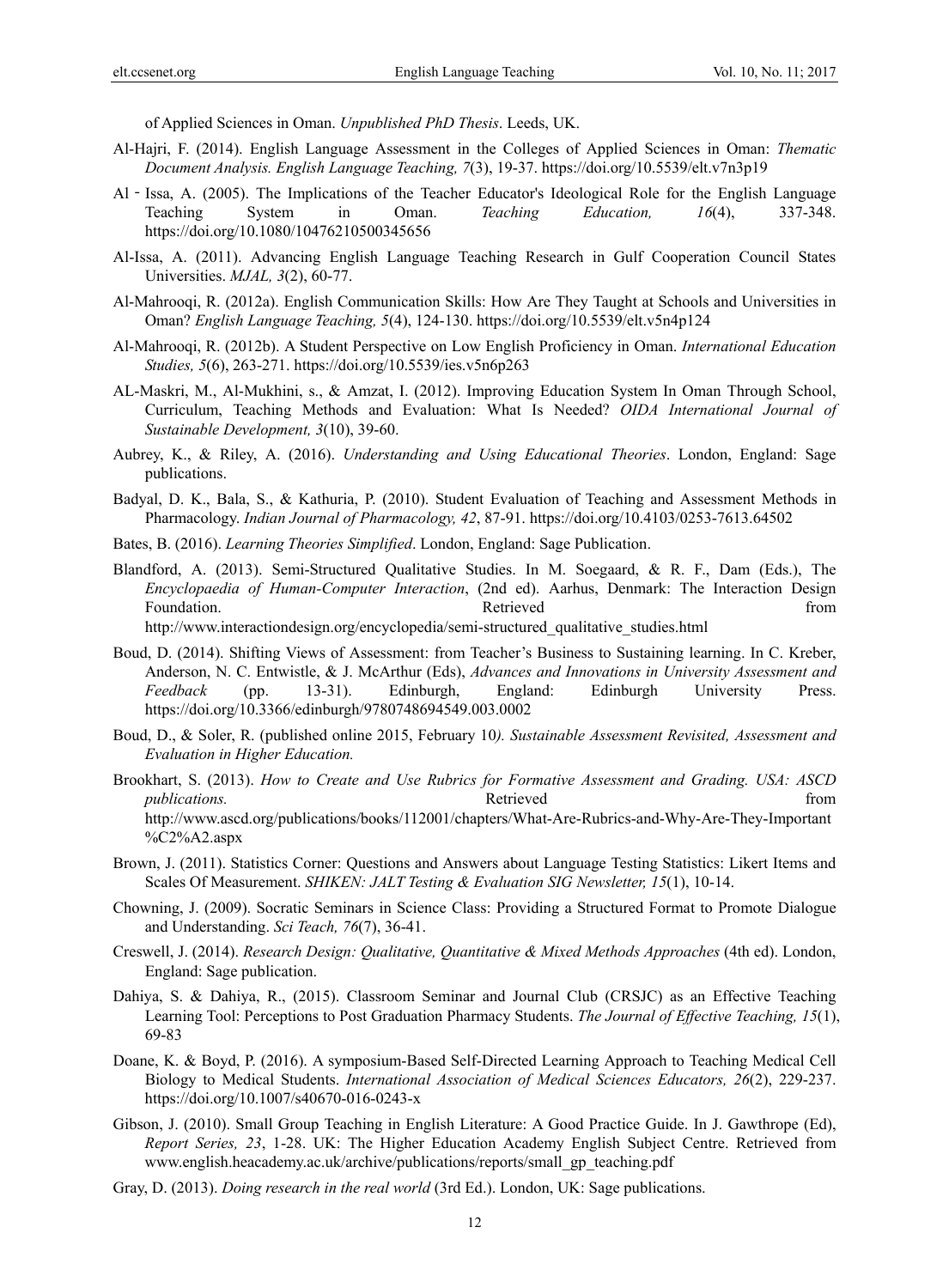- Jonsson, A., & Svingby, G. (2007). The Use of Scoring Rubrics: Reliability, Validity and Educational Consequences. *Educational Research Review, 2*(2). 130-144. https://doi.org/10.1016/j.edurev.2007.05.002
- Koshy, V. (2010). *Action Research for Improving Educational Practice [electronic resource]: a Step-by-Step Guide (2nd ed.).* London, England: Sage publication.
- Murray, J., Giesbrecht, N., & Mosonyi, S. (2011). Enquiry, Engagement, and e-Learning: Three Perspectives on a Student-Entered, Enquiry-Based Online Course. *CELT, 6*, 34-40. https://doi.org/10.22329/celt.v6i0.3680
- North Dakota State University (2015). *Graduate Seminar Evaluation Form*. Retrieved 2015, January 10 from https://www.ag.ndsu.edu/plantsciences/graduate/courses/docs790/EvaluationForm.pdf
- Padgett, R., Keup, J., & Pascarella, E. (2013). The impact of first-year seminars on college students' life-long learning orientations. *Journal of Student Affairs Research and Practice, 50*(2), 133-151. https://doi.org/10.1515/jsarp-2013-0011
- Passarelli, A., & Kolb, D. (2011). *Using Experiential Learning Theory to Promote Student Learning and Development in Programmes of Education Abroad, University Cleveland* (pp.1-37). Retrieved 2016, September 30 from

https://weatherhead.case.edu/departments/organizational-behavior/workingPapers/WP-11-03.pdf

- Playmouth University (2011). *Lectures Seminars Experiential learning: Placements and Work-based Learning Open and Flexible Learning Group Work.* Retrieved 2016, October from https://www.plymouth.ac.uk/uploads/production/document/path/1/1712/Lectures\_and\_Seminars.pdf
- Polly, D., Frazier, J., Hopper, C., Chapman, M. & Wells, R. (2012). Examining the Influence of a Support Seminar on Pre-service Teachers' Preparedness for Student Teaching. *School—University Partnerships, 5*(1), 102-107.
- Randell, A. (2013, August 15). *Five Awesome Reasons to Use Google Forms.* Retrieved 2016, December 10 fromhttp://www.makeuseof.com/tag/5-awesome-reasons-to-use-google-forms
- Spruijt, A., Wolfhagen, I., Bok H., Schuurmans, E., Scherpbier, A., Beukelen, P., & Jaarsma, D. (2013). Teachers' perceptions of aspects affecting seminar learning: a qualitative study. *BMC Medical Education, 13*(22), 1-10. https://doi.org/10.1186/1472-6920-13-22
- University of Illinois (2012). *Graduate Student Research Seminars and Annual Review*. Retrieved 2015, September 10 from www.life.illinois.edu/mcb/595/articles/595\_info.pdf
- Weber, R., Gabbert, A., Kropp, J., & Pynes, P. (2007). Creating the Teaching Professor: Guiding Graduate Students to Become Effective Teachers. *The Journal of Scholarship of Teaching and Learning, 7*(1), 45-63.
- Yildirim, N. (2010). Increasing Effectiveness of Strategic Planning Seminars through Learning Styles. *Australian Journal of Teacher Education, 35*(4), 12-24. https://doi.org/10.14221/ajte.2010v35n4.2

| <b>Appendix A: Course Structure (Syllabus)</b> |  |  |  |
|------------------------------------------------|--|--|--|
|------------------------------------------------|--|--|--|

| Genres of Children's Literature                                                |  |  |  |  |
|--------------------------------------------------------------------------------|--|--|--|--|
| Week I: Introduction to Children's Literature (Genre of Children's Literature) |  |  |  |  |
| Week II: Traditional & Contemporary Poetry                                     |  |  |  |  |
| Week III: Folk Tales                                                           |  |  |  |  |
| Week IV: Fairy Tales                                                           |  |  |  |  |
| Week V: Fairy Tales                                                            |  |  |  |  |
| Week VI: Fantasy                                                               |  |  |  |  |
| Week VII: Fantasy                                                              |  |  |  |  |
| Week VIII: Fables                                                              |  |  |  |  |
| Week IX: Allegorical Stories                                                   |  |  |  |  |
| Week X: Adventure Stories                                                      |  |  |  |  |
| Week XI: Adventure Stories                                                     |  |  |  |  |
| Week XII: Biographies                                                          |  |  |  |  |